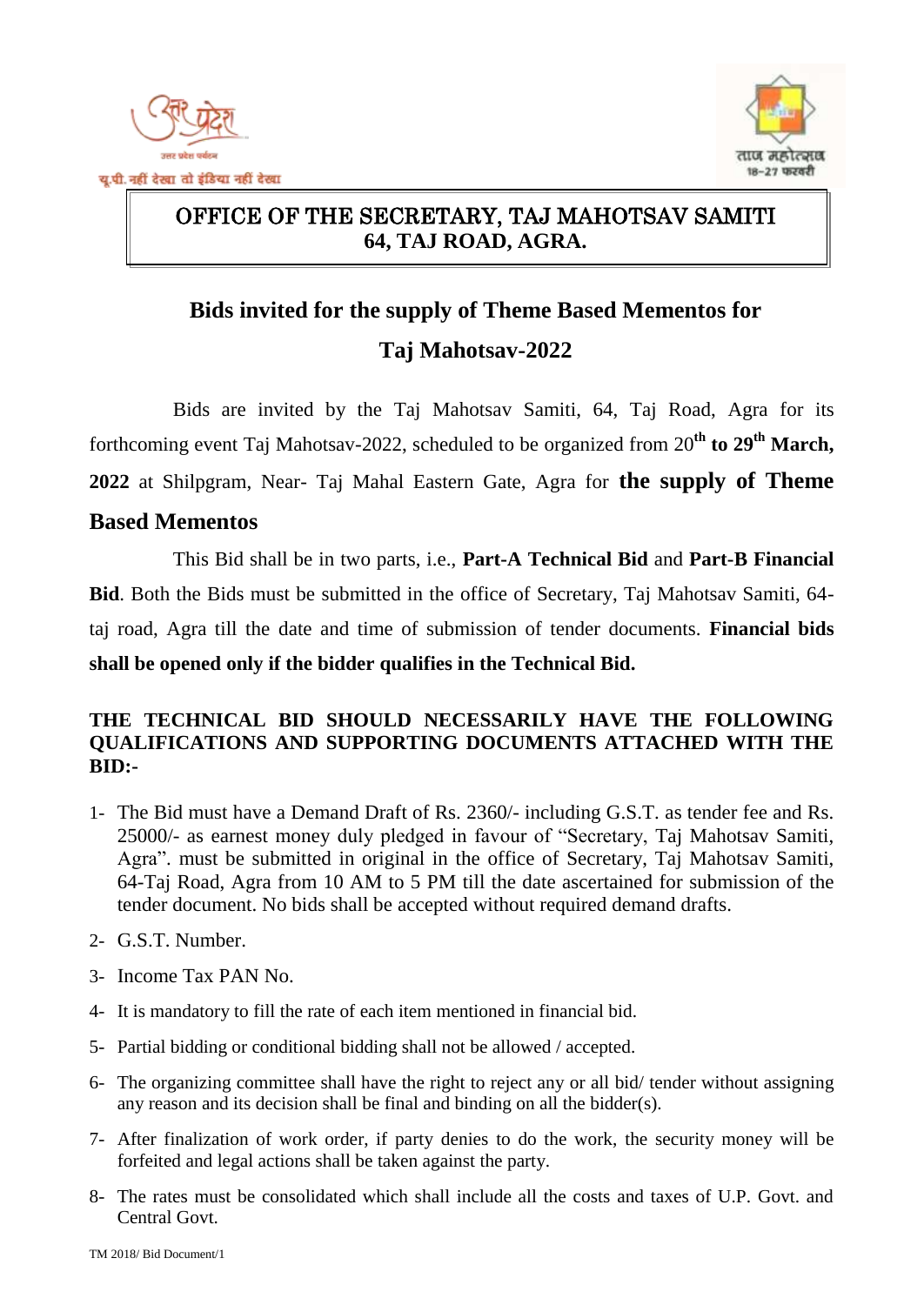- 9- Entire job would have to be executed only after getting the approval from the Taj Mahotsav Samiti.
- 10- If the work is found unsatisfactory, the Mahotsav Samiti would be empowered for the deduction of such amount from the bill accordingly. In case of any dispute the decision of the Secretary, Taj Mahotsav Samiti would be acceptable.
- 11- Bidder must quote PAN / GST No. & ID Proof (Enclosed Photocopy) with Tender Form otherwise tender will not be considered.
- 12- The rates given by the bidder shall include the entire job work.
- 13- The Rates must be inclusive of Presentable Packing Box and Transportation.
- 14- The quantity of momentos may very as per the requirement of the festival Committee.
- 15- In case of any dispute, the courts of law situated at District Agra, Uttar Pradesh, shall have requisite jurisdiction.

Secretary, Taj Mahotsav Samiti, 64, Taj Road, Agra.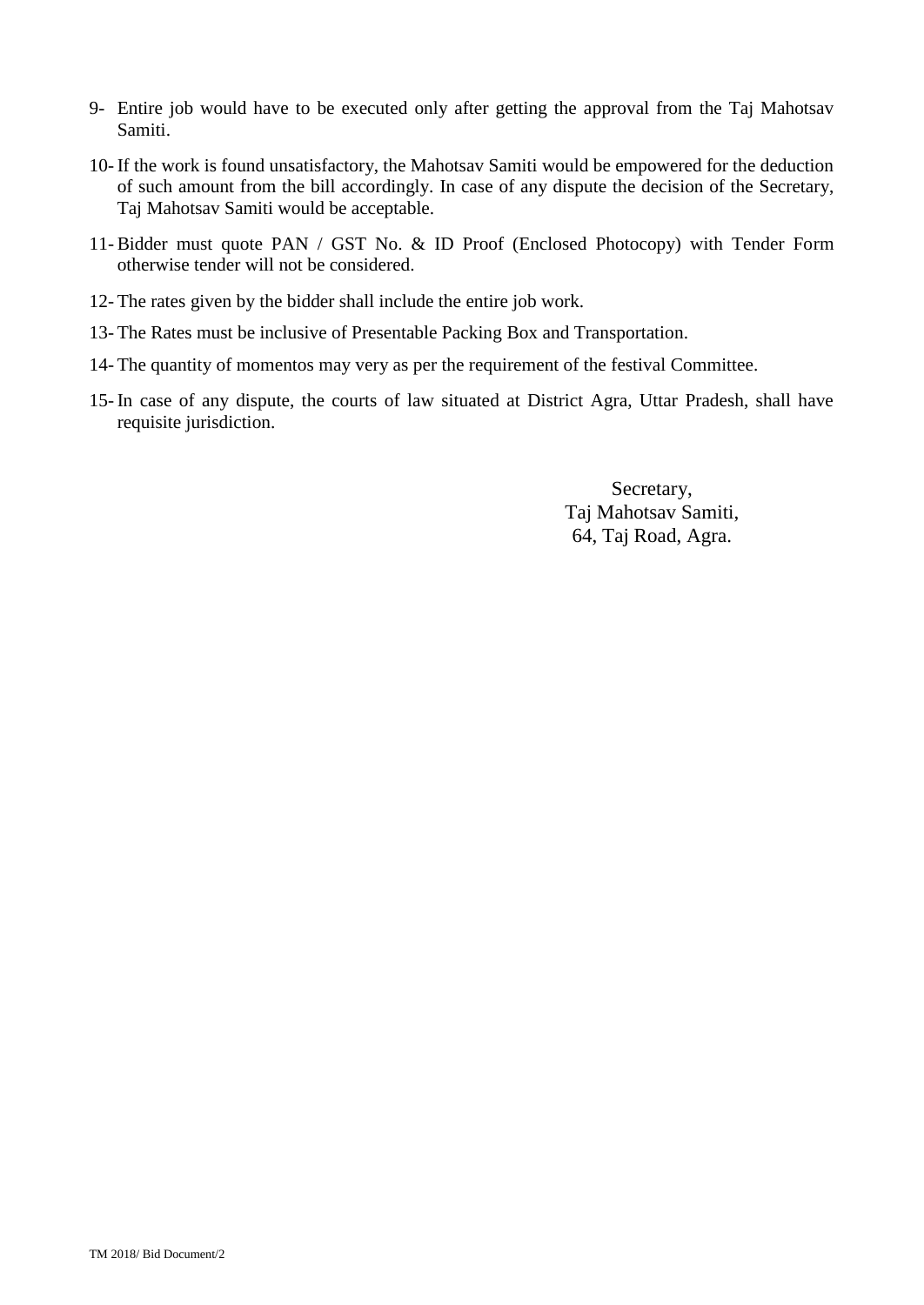#### **Office of the Secretary, Taj Mahotsav Samiti 64, Taj Road, Agra.**

### **Part-A Technical Bid**

#### **For the supply of Theme Based Mementos**

#### **Imp. Note: Kindly read terms and conditions carefully before filling this tender form.**

| <b>Address</b>   |  |
|------------------|--|
| <b>Phone No.</b> |  |
| E-mail I.D.      |  |

|   | Demand Draft of Rs. 2360/ $=$ including<br>G.S.T. duly pledged in favour of<br>"Secretary, Taj Mahotsav Samiti, Agra"<br>as tender fee. | Attached / Not attached |
|---|-----------------------------------------------------------------------------------------------------------------------------------------|-------------------------|
| ↑ | Demand Draft of Rs. 25000/- as earnest<br>money of duly pledged in favour of<br>"Secretary, Taj Mahotsav Samiti, Agra"                  | Attached / Not attached |
| 3 | PAN Card Copy                                                                                                                           | Attached / not attached |
| 4 | G.S.T. Registration Copy                                                                                                                | Attached / not attached |

I / we ............................................................................................ have read the terms &

conditions of the above tender and are ready to execute the works accordingly.

Date: Signature of Bidder Place: Name of Bidder Address/ Tel. No.